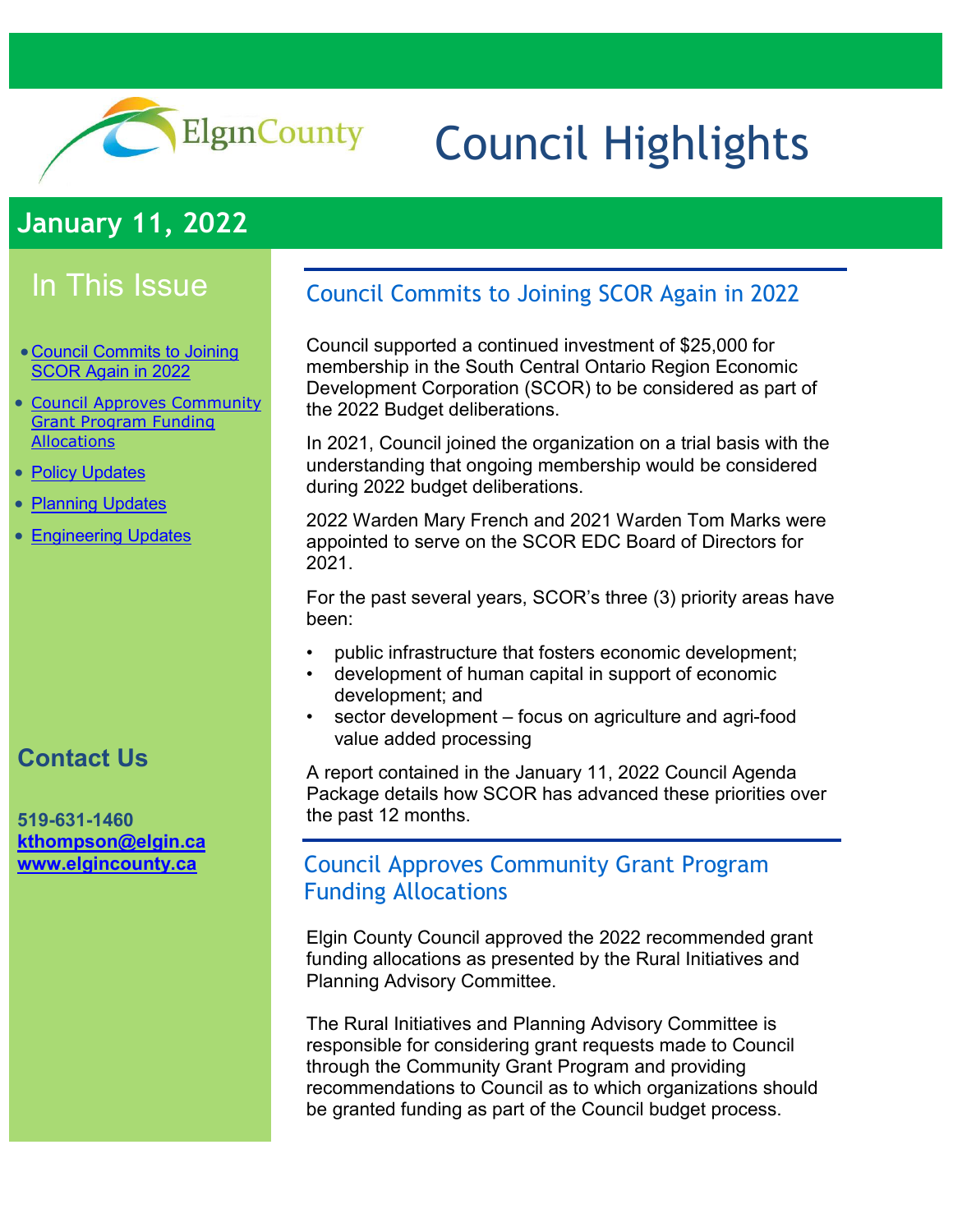To ensure the process of allocating grants is as equitable and unbiased as possible, the Committee:

- Assesses eligibility of all applications against County Council approved criteria;
- Scores applications independently utilizing a standardized scoring matrix;
- Uses a needs-based criterion to allocate funds to each stream; and
- Assesses combined committee scores and recommends allocations.

After Committee scores were combined a weighted formula was used to calculate proposed funding allocations. A weighted formula is used because funding requests exceed the budgeted amount for grant funding.

In 2022 the proposed budget allocation for grants is \$69,498 which is \$3.51 per household. In total 18 eligible grant requests were received with a total funding request of \$109,253.

Approved allocations will be considered formally as part of the 2022 budget deliberation process. A list of approved allocations can be found in the January 11, 2022 Council Agenda Package.

## <span id="page-1-0"></span>Policy Updates

Elgin County Council approved revisions to several policies at its meeting held on January 11, 2022.

#### *Long Term Care Homes*

Council approved changes to the Homes – Infection Control Policy 2.10 – Immunization – Staff COVID-19; Policy 2.23 Pandemic Prevention and Control – Staff Testing; and Administration Policy 1.35 Visitors and Resident Absences During a Pandemic. Changes were related to:

•Third dose of COVID-19 vaccination requirements for staff, students, support workers, volunteers and visitors;

• Fourth dose option of COVID-19 vaccination for LTCH residents;

• Type and number of visitors permitted to attend Homes – e.g. general visitors currently paused;

• Absences – e.g. social and overnight absences for residents currently paused; and,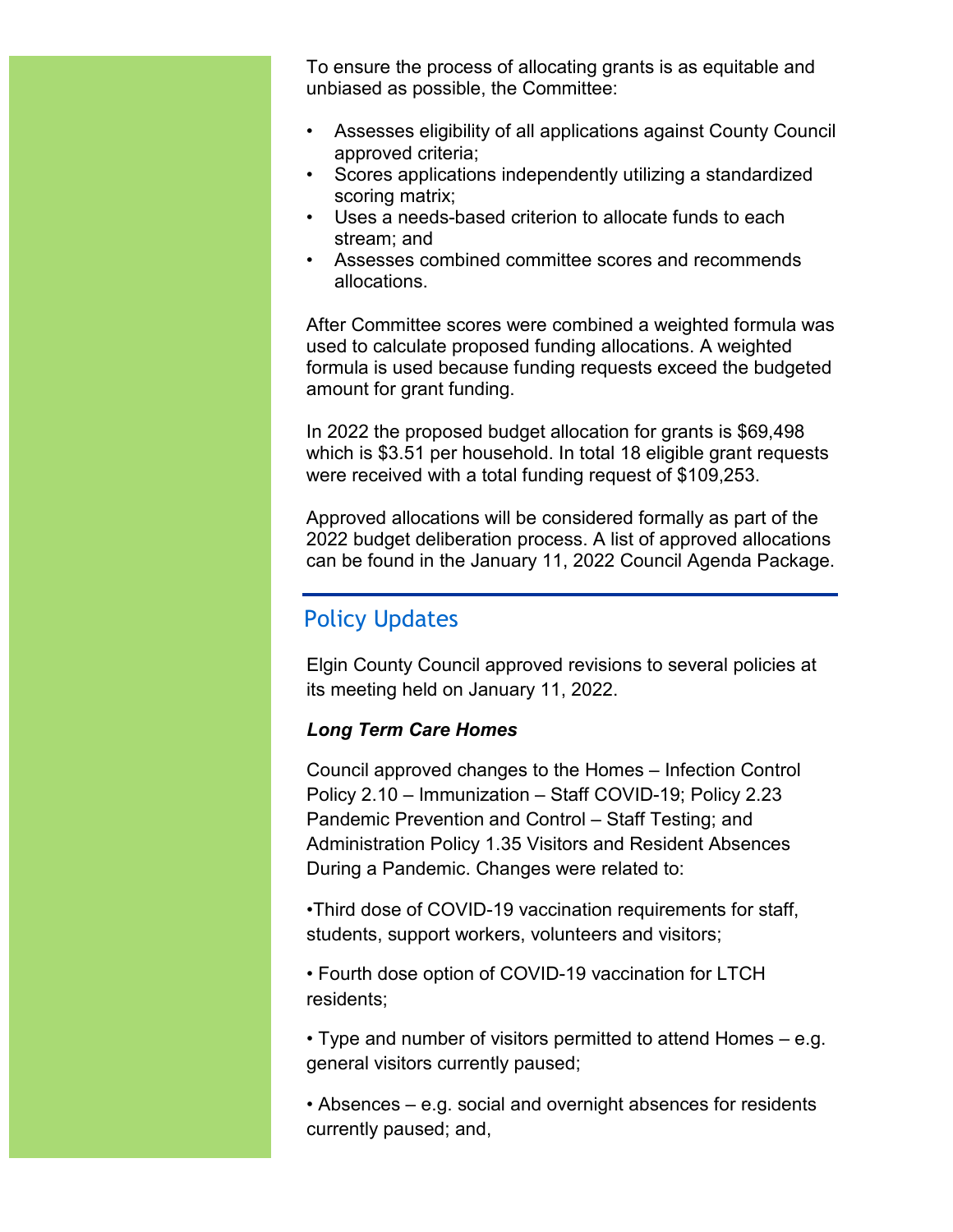• Testing requirements – type, frequency.

#### *Human Resources*

Council approved the adoption of the following two Human Resources policies:

#### **HR Policy 8.26 'Substance Use / Workplace Impairment'**

This policy was developed to provide management an enforceable tool if issues arise relating to staff impairment or workplace possession, and to provide clarity to staff regarding what is not appropriate within County workplaces.

#### **HR Policy 3.30 'Employment of Relatives'**

This policy was amended to include additional detail to provide further clarity to the appropriateness of family, personal and workplace relationships, when they may potentially overlap.

#### *Vaccination Verification*

Council approved amendments to Elgin County's Vaccination Verification Policy. Amendments were largely related to the possibility that the supply of Rapid Antigen Tests may become limited in the near future.

#### *Digital Signature Policy*

Council adopted a policy to govern the use of digital signatures. The development of this policy was necessary because of the increased use of electronic signatures as a result of the COVID-19 pandemic.

#### *Displays, Bulletin Boards and Petitions – Elgin County Library*

Council approved revisions to the Elgin County Library's policy on Displays, Bulletin Boards and Petitions. Updates include:

• More explicit wording to make it clear that information displayed does not imply direct endorsement by the library.

• Clarification that the library will not distribute fundraising materials or engage in fundraising activity for external agencies unless specifically endorsed by Elgin County Council.

• Integration of terms from Council approved policies regarding "Code of Conduct for Elgin County Library Patrons" and "Use of County and Library Resources During an Election Campaign".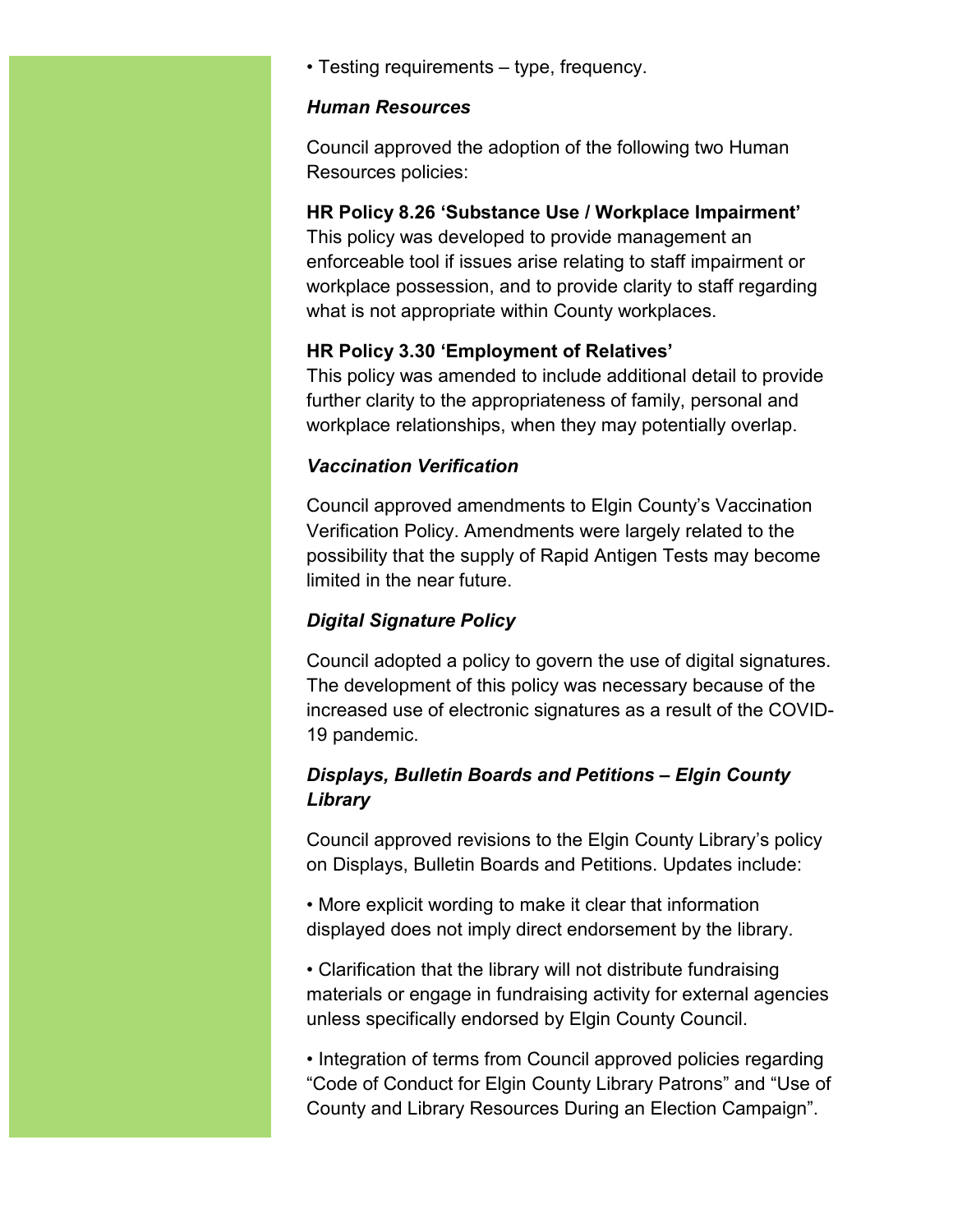New and revised policies can be read in their entirety as part of the January 11, 2022 County Council Agenda Package.

## <span id="page-3-0"></span>Planning Updates

#### *Housing and Affordability Discussion Paper*

As part if its Official Plan Review process, the County of Elgin has developed several discussion papers on related topics. Council approved a discussion paper on Housing and Affordability at its meeting held on January 11, 2022.

Affordable housing is a broad term which encompasses a range of housing types. It includes both low-cost market housing for homeowners and renters, and non-market housing available at subsidised rates. The County is seeing a stronger demand for a larger variety of housing types and sizes to meet the diverse range and needs of residents and workers.

The discussion paper looks at Provincial and local policies that refer to affordable housing, and what policies and tools have been implemented in surrounding municipalities. The paper also reviews a range of planning and financial tools that are available to encourage the creation of affordable housing.

To read the discussion paper and provide comment visit [https://engageelgin.ca/officialplanreview/news\\_feed/discussion](https://engageelgin.ca/officialplanreview/news_feed/discussion-paper-2)[paper-2.](https://engageelgin.ca/officialplanreview/news_feed/discussion-paper-2)

#### *Official Plan Amendment (OPA) No. 27 – Municipality of Bayham*

On January 11, 2022, County Council approved Official Plan Amendment No. 27 in the Municipality of Bayham. On December 17, 2020, the Municipality of Bayham Council approved Official Plan Amendment No. 26 to permit subdivision development in the Village of Straffordville and the Hamlet of Eden on municipal sanitary sewers and private on-site wells until such a time as municipal water services are available. County Council approved OPA No. 26 at its meeting held on August 10, 2021. In accordance with Section 4.2.1.4 a) of OPA No. 26, the developer must enter into an agreement with the Municipality as to the design and cost apportionment of any future public works required to bring these services or facilities up to the appropriate standard and securities from the developer may be required to cover the ultimate cost of these measures. OPA No. 27 removes the requirement to enter into an agreement for future municipal water works as there are too many questions about future costing and infrastructure details. There are too many unknowns to enter into a binding agreement for Straffordville and Eden where municipal water